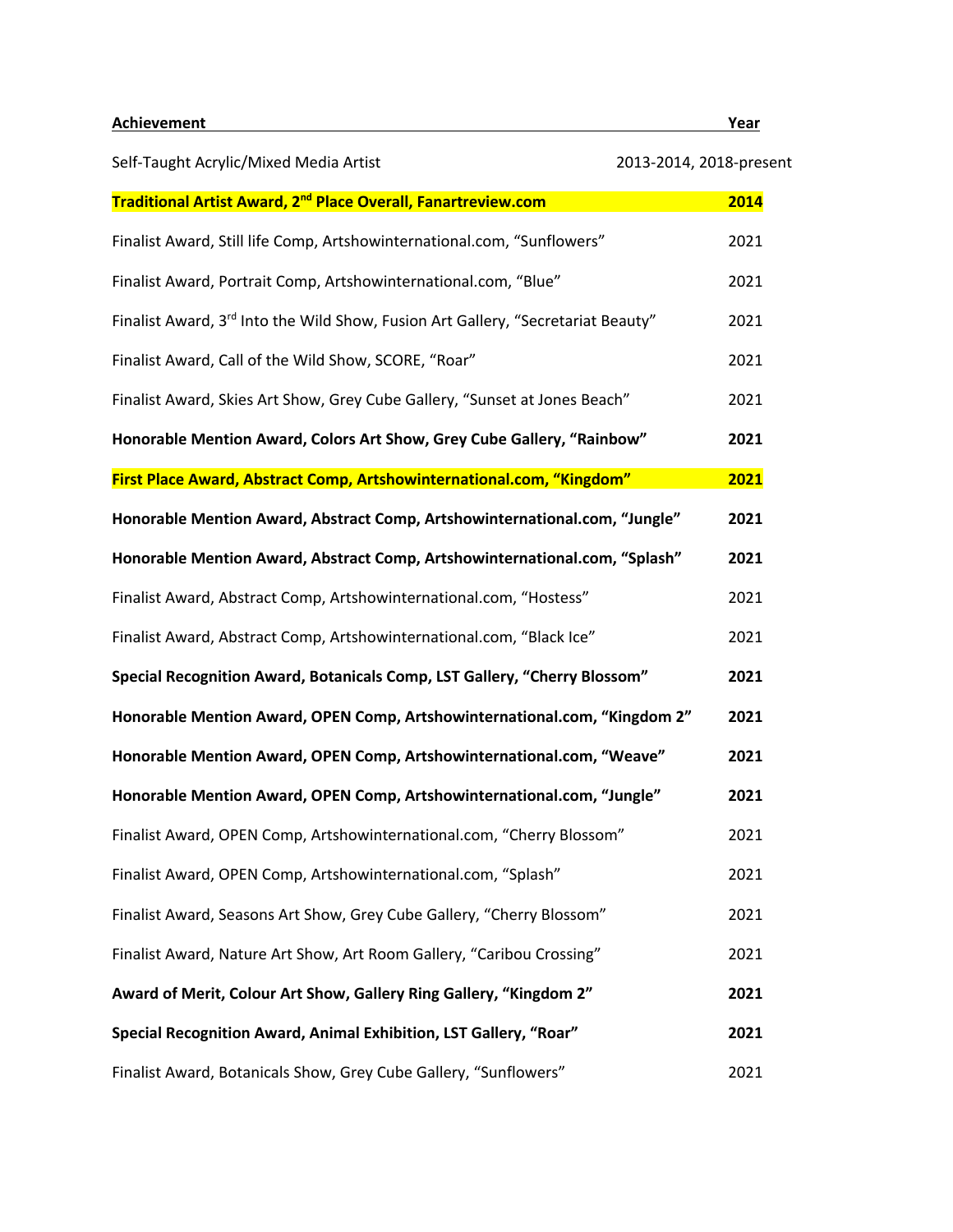| Honorable Mention Award, Flower Comp, ASI.com, "Sunflower Symphony"                          | 2021 |
|----------------------------------------------------------------------------------------------|------|
| Honorable Mention Award, Flower Comp, ASI.com, "Spring Medley"                               | 2021 |
| Honorable Mention Award, Flower Comp, ASI.com, "Sunflowers""                                 | 2021 |
| Finalist Award, Flower Comp, ASI.com, "My Love For You Is Like A Rose"                       | 2021 |
| Finalist Award, Painterly Show, Las Lagunas Art Gallery, "Kingdom"                           | 2021 |
| Merit Award, Textures & Patterns Show, Art Room Gallery, "American Flag"                     | 2021 |
| Merit Award, Textures & Patterns Show, Art Room Gallery, "ADAMANTIUM"                        | 2021 |
| Finalist Award, Lines, Shapes & Objects Show, Fusion Art Gallery, "Machina"                  | 2021 |
| Finalist Award, Animal Show, Art Room Gallery, "Tigre"                                       | 2021 |
| Finalist Award, 110 <sup>th</sup> Annual Exhibition, Conn. Academy of Fine Arts, "Kingdom 2" | 2021 |
| Finalist Award, 2021 ALL Abstraction Exhibition, CAGO Gallery, "Castle"                      | 2021 |
| Finalist Award, 2021 ALL Abstraction Exhibition, CAGO Gallery, "Miami Vice"                  | 2021 |
| Finalist Award, 2021 ALL Abstraction Exhibition, CAGO Gallery, "Tigre"                       | 2021 |
| Finalist Award, 2021 ALL Abstraction Exhibition, CAGO Gallery, "Kingdom 2"                   | 2021 |
| Finalist Award, 2021 ALL Abstraction Exhibition, CAGO Gallery, "Cave Doodles"                | 2021 |
| Honorable Mention Award, Animal Comp, Artshowinternational.com, "Water Horses" 2021          |      |
| Honorable Mention Award, Animal Comp, Artshowinternational.com, "Zebresse"                   | 2021 |
| Honorable Mention Award, Animal Comp, Artshowinternational.com, "Tigre"                      | 2021 |
| Finalist Award, Animal Comp, Artshowinternational.com, "King"                                | 2021 |
| Finalist Award, Animal Comp, Artshowinternational.com, "Long Neck"                           | 2021 |
| Finalist Award, Botanicals Comp, Art Room Gallery, "Sunflowers"                              | 2021 |
| Finalist Award, Botanicals Comp, Art Room Gallery, "Lady in Red"                             | 2021 |
| Finalist Award, Botanicals Comp, Art Room Gallery, "Trinity"                                 | 2021 |
| Finalist Award, B&W Comp, Colors of Humanity Art Gallery, "Tigre"                            | 2021 |
| Finalist Award, B&W Comp, Colors of Humanity Art Gallery, "Sunflowers"                       | 2021 |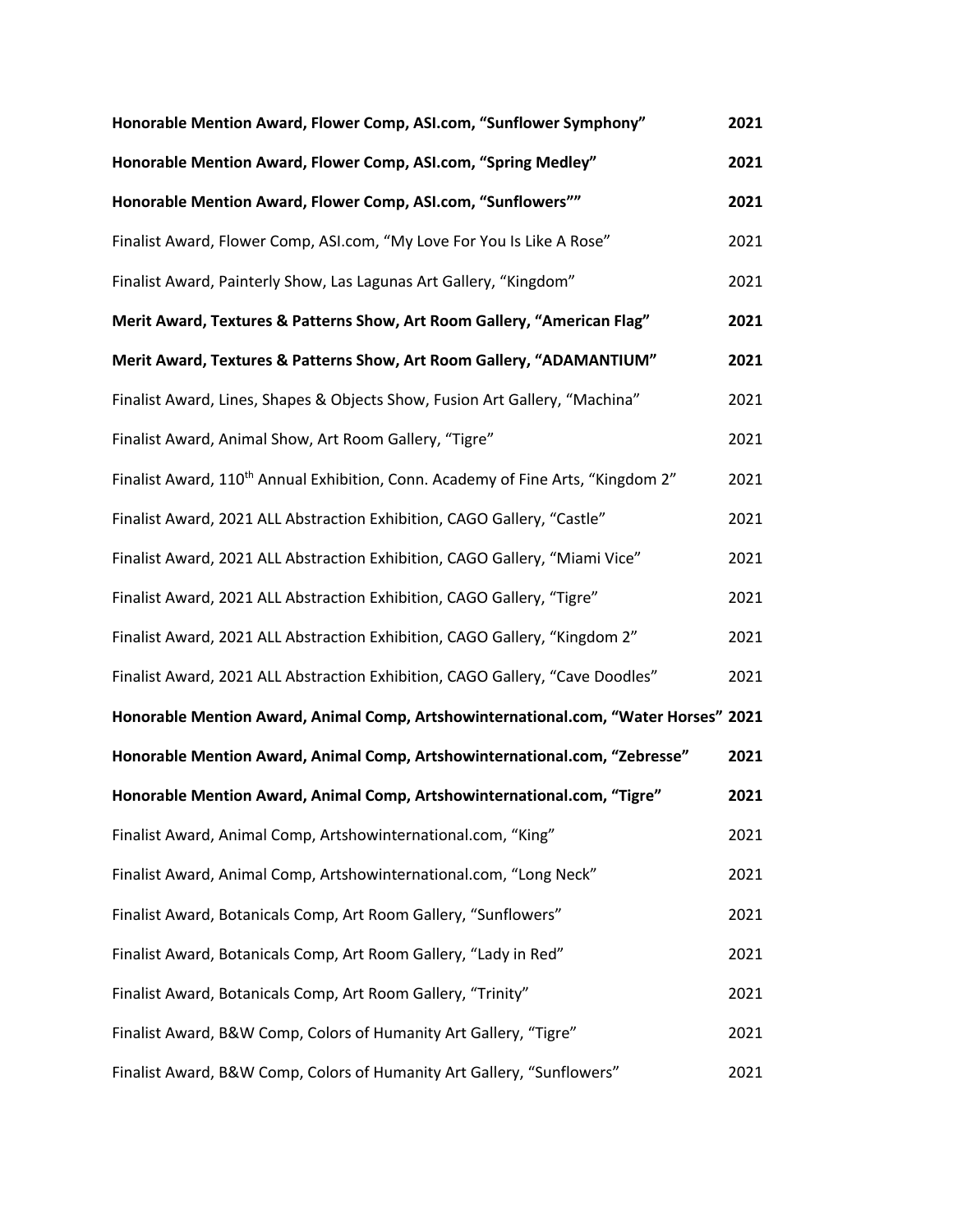| Finalist Award, City Art Show, Grey Cube Gallery, "City in the Sky"     | 2021 |
|-------------------------------------------------------------------------|------|
| Special Recognition Award, "555 Special" Art Show, LST Gallery, "Tigre" | 2021 |
| Finalist Award, Waters Art Show, Grey Cube Gallery, "Causeway"          | 2021 |

| <b>Exhibitions</b>                                                                 | Year |
|------------------------------------------------------------------------------------|------|
| Group Exhibition, Still life Comp, Artshowinternational.com, "Sunflowers"          | 2021 |
| Group Exhibition, Portrait Comp, Artshowinternational.com, "Blue"                  | 2021 |
| Group Exhibition, 3rd Into the Wild Show, Fusion Art Gallery, "Secretariat Beauty" | 2021 |
| Group Exhibition, Call of the Wild Show, SCORE, "Roar"                             | 2021 |
| Group Exhibition, Skies Art Show, Grey Cube Gallery, "Sunset at Jones Beach"       | 2021 |
| Group Exhibition, Colors Art Show, Grey Cube Gallery, "Rainbow"                    | 2021 |
| Group Exhibition, Abstract Comp, Artshowinternational.com,                         |      |
| Works: "Kingdom, Jungle, Splash, Hostess, Black Ice"                               | 2021 |
| Group Exhibition, Botanicals Comp, LST Gallery, "Cherry Blossom"                   | 2021 |
| Group Exhibition, OPEN Comp, Artshowinternational.com,                             |      |
| Works: "Kingdom 2, Weave, Jungle, Cherry Blossom, Splash"                          | 2021 |
| Group Exhibition, Seasons Art Show, Grey Cube Gallery, "Cherry Blossom"            | 2021 |
| Group Exhibition, Nature Art Show, Art Room Gallery, "Caribou Crossing"            | 2021 |
| Group Exhibition, Colour Art Show, Gallery Ring Gallery, "Kingdom 2"               | 2021 |
| Group Exhibition, Animal Exhibition, LST Gallery, "Roar"                           | 2021 |
| Group Exhibition, Botanicals Show, Grey Cube Gallery, "Sunflowers"                 | 2021 |
| Group Exhibition, Flower Comp, ArtShowInternational.com,                           |      |
| Works: "Sunflower Symphony, Spring Medley, Sunflowers"                             | 2021 |

Group Exhibition, Painterly Show, Las Lagunas Art Gallery, "Kingdom" 2021

Group Exhibition, Flower Comp, ASI.com, "My Love For You Is Like A Rose" 2021